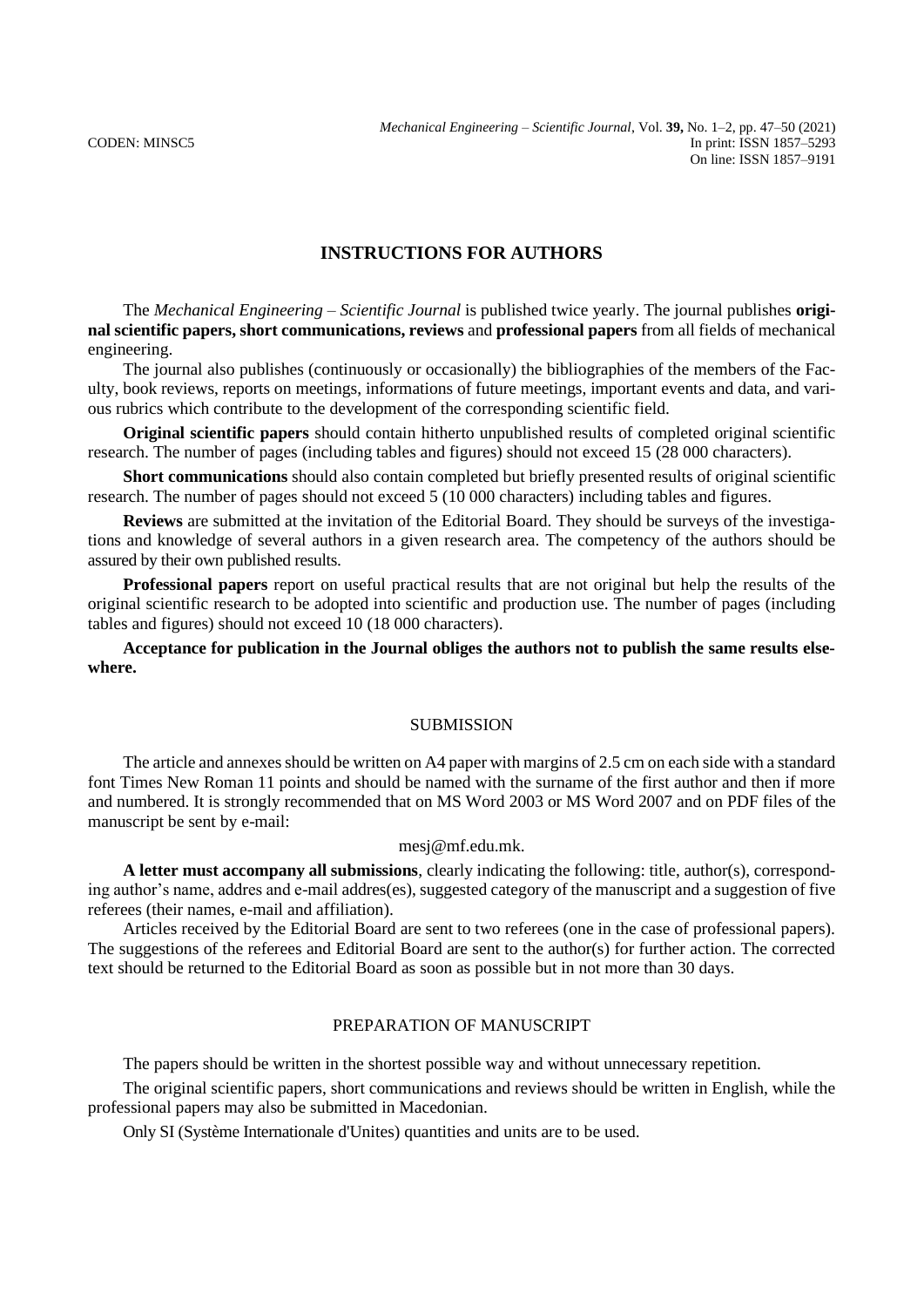Double subscripts and superscripts should be avoided whenever possible. Thus it is better to write  $v_3(PO_4)$ than  $v_{3p_{04}}$  or exp( $-E/RT$ ) than  $e^{-E/RT}$ . Strokes (*/*) should not be used instead of parentheses.

When a large number of compounds have been analyzed, the results should be given in tabular form.

Manuscript should contain: title, author(s) full-name(s), surname(s), address(es) and e-mail of the corresponding author, short abstract, key words, introduction, experimental or theoretical background, results and discussion, acknowledgment (if desired) and references.

The **title** should correspond to the contents of the manuscript. It should be brief and informative and include the majority of the key words.

Each paper should contain an **abstract** that should not exceed 150 words, and **3–5 key words**. The abstract should include the purpose of the research, the most important results and conclusions.

The **title**, **abstract** and **key words** should be translated in Macedonian language. The ones written by foreign authors will be translated by the Editorial Board.

In the **introduction** only the most important previous results related to the problem in hand should be briefly reviewed and the aim and importance of the research should be stated.

The **experimental** section should be written as a separate section and should contain a description of the materials used and methods employed – in form which makes the results reproducible, but without detailed description of already known methods.

Manuscripts that are related to **theoretical studies**, instead of experimental material, should contain a sub-heading and the **theoretical background** where the necessary details for verifying the results obtained should be stated.

The **results and discussion** should be given in the same section. The discussion should contain an analysis of the results and the conclusions that can be drawn.

**Figures** (photographs, diagrams and sketches) and **mathematical formulae** should be inserted in the correct place in the manuscript, being horizontally reduced to 8 or 16 cm. The size of the symbols for the physical quantities and units as well as the size of the numbers and letters used in the reduced figures should be comparable with the size of the letters in the main text of the paper. Diagrams and structural formulae should be drawn in such a way (e.g. black Indian ink on white or tracing paper) as to permit high quality reproduction. The use of photographs should be avoided. The tables and the figures should be numbered in Arabic numerals (e.g. Table 1, Fig. 1). Tables and figures should be self-contained, i.e. should have captions making them legible without resort to the main text. The presentation of the same results in the form of tables and figures (diagrams) is not permitted. The use of equation editor (MS Word, Microsoft Equation, Math Type 6.0 Equation) for typesetting the equations is recommended. Strokes (/) should not be used instead of parentheses.

Figures and tables must be centred in the column. Large figures and tables may span across both columns (Figure 1).



**Fig. 1.** Example of a graph and a single-line caption

Graphics may be full colour. Please use only colours which contrast well both on screen and on a blackand-white hardcopy because the Journal is published in black-and-white, as shown in Figure 2. The colour version is only for the electronic version of the Journal.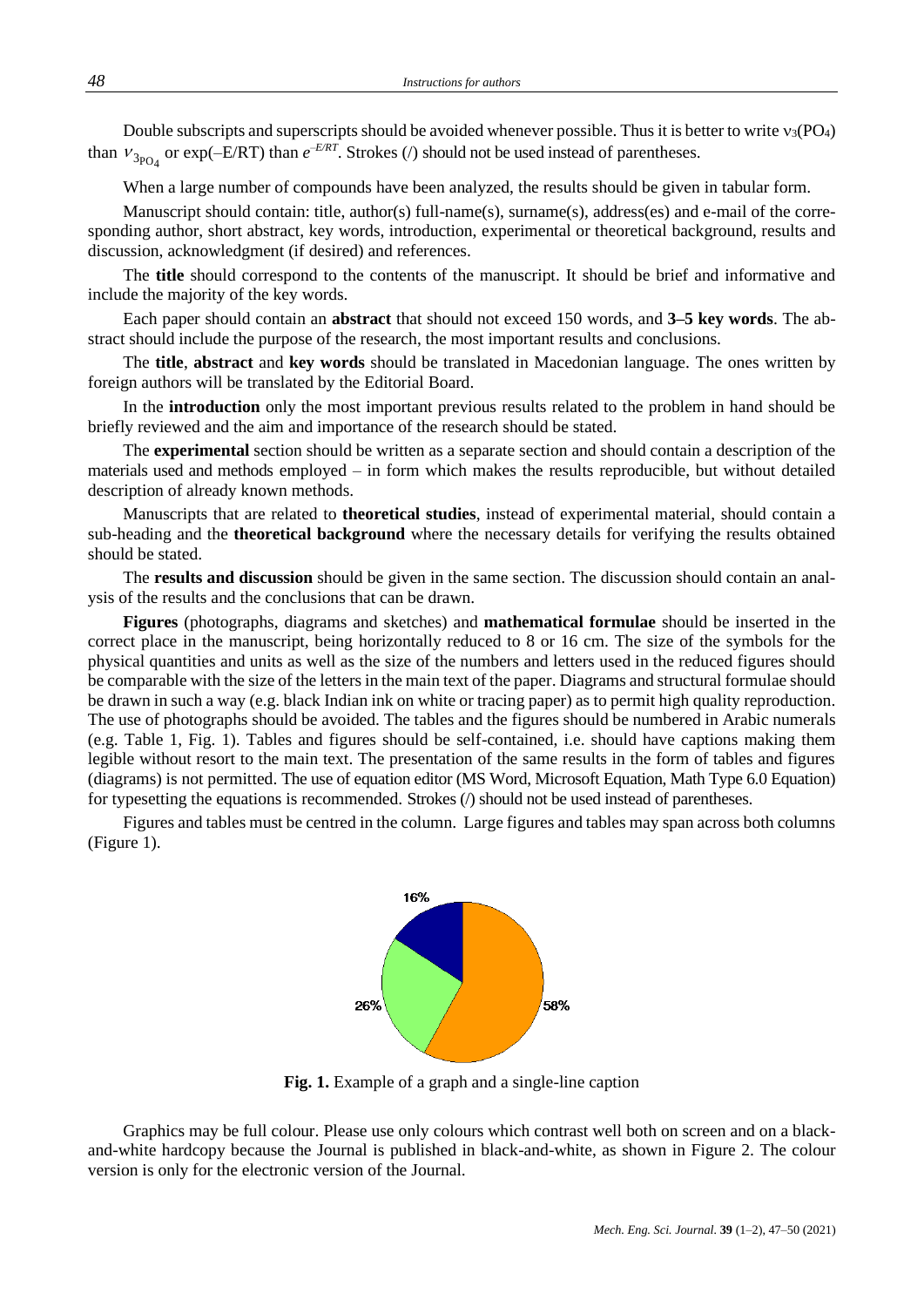Please check all figures in your paper both on screen and on a black-and-white hardcopy. When you check your paper on a black-and-white hardcopy, please ensure that:

- the colours used in each figure contrast well,
- the image used in each figure is clear,
- all text labels in each figure are legible.

Please check all figures in your paper both on screen and on a black-and-white hardcopy. When you check your paper on a black-and-white hardcopy, please ensure that the image used in each figure is clear and all text labels in each figure are legible.



**Fig. 2.** Example of a graph and a single-line caption



**Fig. 3.** Example of an image as it will appear at the electronic version of the Journal and a multi-line caption

**Footnotes** are also not permitted.

The **reference** should be given in a separate section in the order in which they appear in the text. The surname of one or two authors may be given in the text, whereas in the case of more than two authors they should be quoted as, for example: